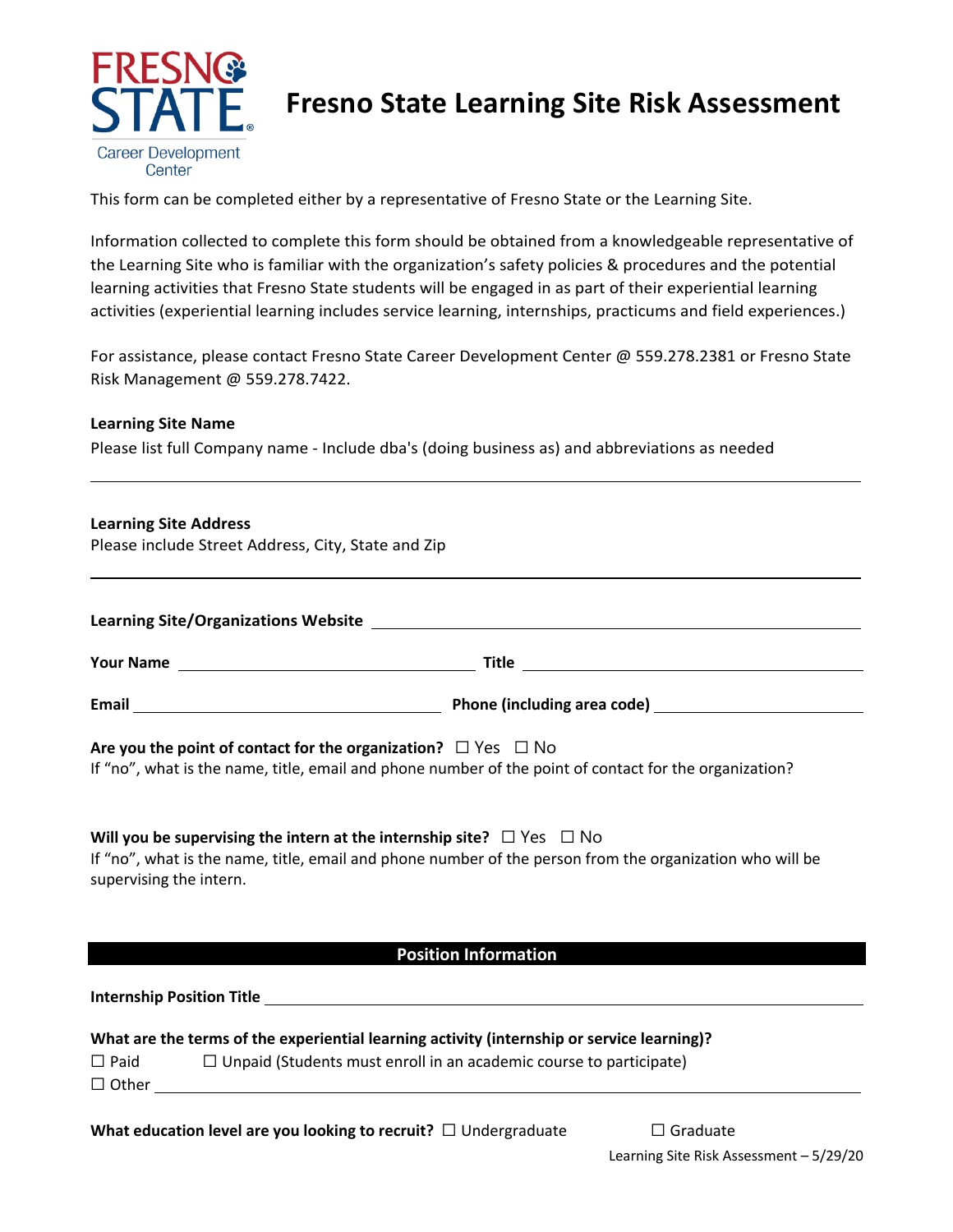### **Will the student(s) be supervised on a weekly basis at the learning worksite?**  $\Box$  Yes  $\Box$  No

#### **In the absence of the site supervisor, who will oversee the students?** Please include Names, Titles, email addresses and phone numbers.

# **Client Interaction**

**Will students be working unsupervised with or have unsupervised access to any of the following vulnerable populations: (Please check all that apply)**

|  | $\Box$ Minors | $\Box$ Elderly |  | $\Box$ Physical Disability $\Box$ Intellectual Disability $\Box$ Mental Illness |  |
|--|---------------|----------------|--|---------------------------------------------------------------------------------|--|
|--|---------------|----------------|--|---------------------------------------------------------------------------------|--|

**Will students be working with individuals who have a known criminal background or history of violent behavior?** □ Yes □ No

#### **Learning Site Information**

**Which of the following best describes where students will complete their experience? (Check all the apply)**

| $\Box$ At a Single Site        | $\Box$ At One of Several Sites |
|--------------------------------|--------------------------------|
| $\Box$ At a Personal Residence | $\Box$ Virtual/Remote          |

□ At a Single Site, but Doing Related Assignments Off Site □ International Location

**Please list the address(es) of the additional learning site location(s), if different than the address listed at the top of this form.**

**Would the location be described as a high-crime area, or are there unmitigated concerns about the parking or work areas being secure or adequately illuminated?**  $\Box$  Yes  $\Box$  No

# **HR Policies**

**Does the learning site have established HR or other policies that will be shared with students regarding work site discrimination, sexual harassment, cell phone usage, internet usage or professional behavior expectations?** ☐ Yes ☐ No

**Will the internship involve driving on behalf of the learning site?** Note: Does not include driving to and from assigned learning site(s).  $\Box$  Yes  $\Box$  No

**If the intern will be driving on behalf of the location, please describe.**

**Is a confidentiality agreement required at the learning site?** □ Yes □ No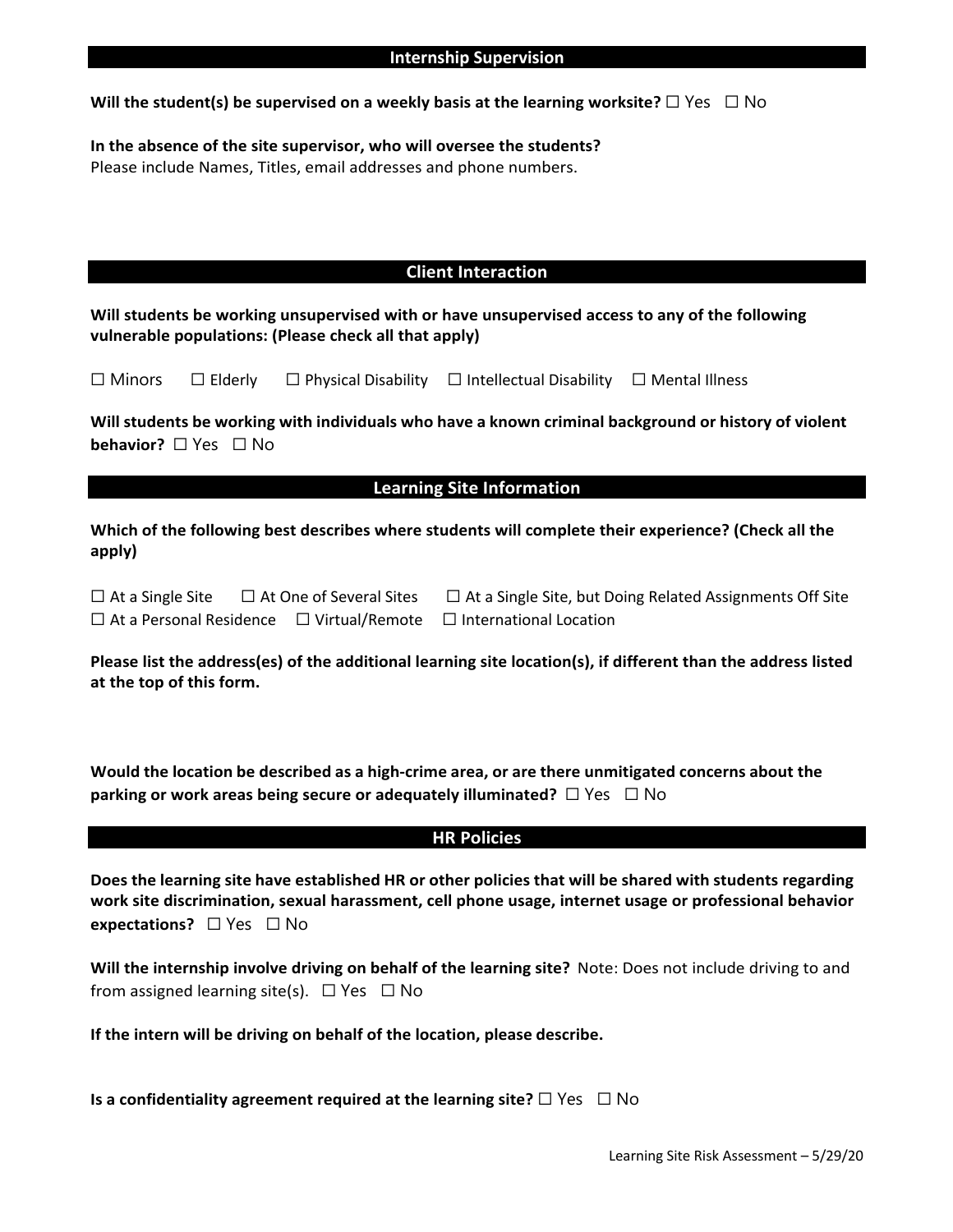#### **SAFETY**

**Is your organization following Federal, State, and Local (including but not limited to: School District, Health Department) guidelines, requirements and regulations related to COVID-19 to ensure the safety of your staff and program participants?** □ Yes □ No

**Does your organization provide appropriate training regarding COVID-19 as it relates to the student's educational activities?** ☐ Yes ☐ No

**Are there concerns with the site's physical location: such as physical, environmental, or inherent hazards that are not addressed adequately by training and security measures?** ☐ Yes ☐ No

**If there are concerns, please describe.**

**Have there been any incidents of criminal activity at the organization within the last year that could potentially impact the safety and security of student interns?**  $\Box$  Yes  $\Box$  No

**If there have been these types of incidents, please describe.**

**Does the internship require working with any hazardous materials, heavy equipment or heavy machinery, or power tools?** □ Yes □ No

**If yes, please describe the materials, equipment, machinery or tools.**

**Where applicable, does the work site provide safety training for all equipment used and other safety procedures at the worksite?** □ Yes □ No

**Is Personal Protective Equipment (PPE) required in accordance with Cal/OSHA, CDC recommendations.** □ Yes □ No

#### **Personal Protective Equipment**

**Please list all PPE required/used.**

**Will students receive training on PPE usage at the learning site?** □ Yes □ No

**Will the PPE be provided at the learning site?** □ Yes □ No, but students are expected to bring their own PPE.